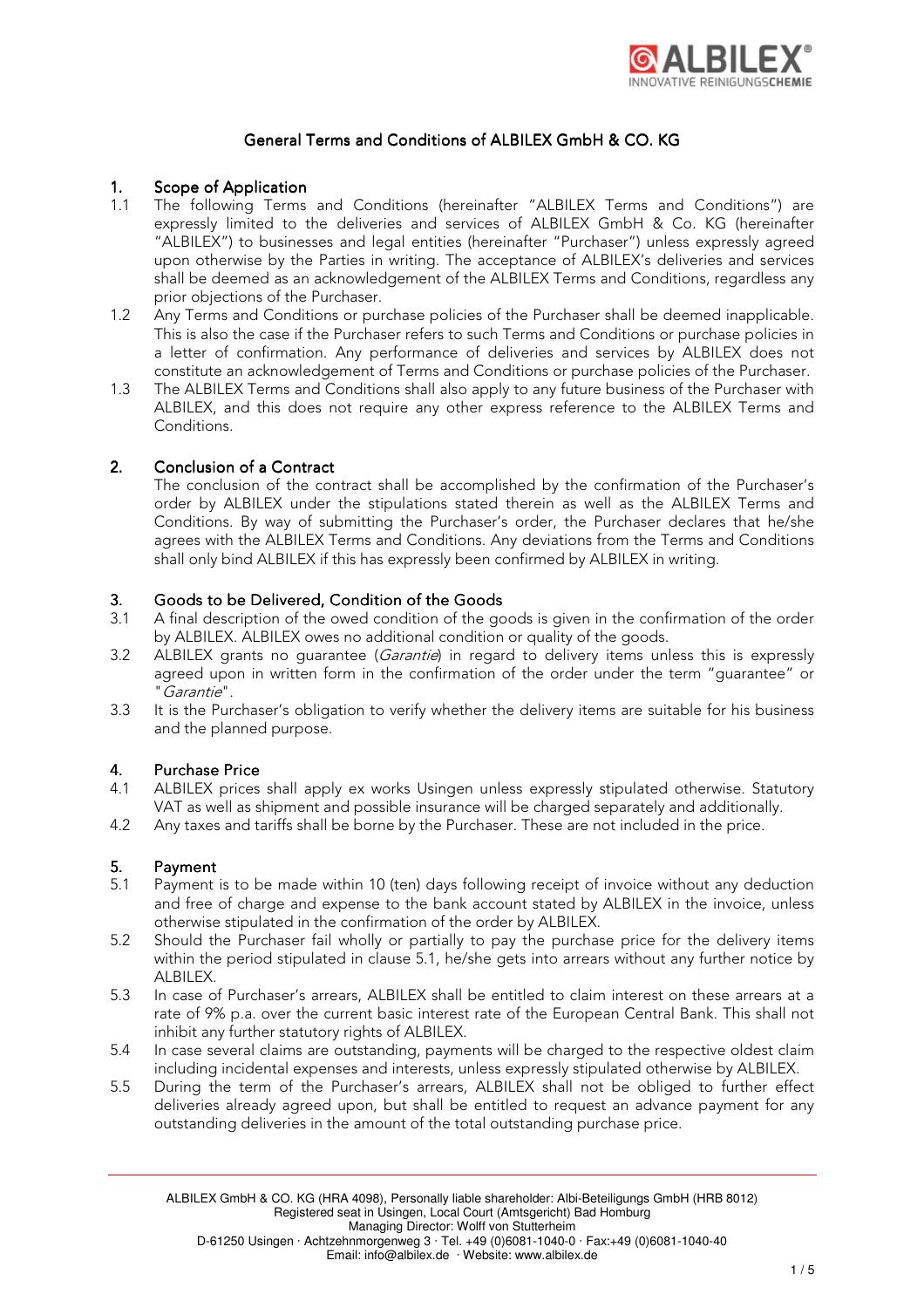

5.6 Should ALBILEX have reasonable doubts as to the Purchaser's solvency or his/her willingness to pay, in particular on the grounds of non-fulfillment of payment obligations or a subsequent deterioration of his/her economic position, ALBILEX shall be granted the right to make any claim immediately due and payable, and to request the Purchaser to effect an advance or security payment in the amount of the purchase price.

## **6.** Delivery<br>6.1 Delivery

- Delivery periods and dates shall only be binding if these have expressly been stipulated as binding in written form in the confirmation of the order. Any delivery periods and dates shall be subject to ALBILEX being supplied in time itself, unless ALBILEX can be held liable for not having made a respective cover purchase or is in any other way responsible for the lack of delivery to itself Delivery periods and dates refer to the dispatch date of the goods ex works ALBILEX in Usingen.
- 6.2 Should delivery be delayed due to reasons ALBILEX cannot be made liable for, in particular in cases of Force Majeure, ALBILEX delivery periods and dates shall be extended or delayed according to the duration of the impediment. Events of Force Majeure shall in particular be shortage of energy and resources, industrial action, government orders or distribution and operation interruptions. Should the delay exceed the delivery periods and dates originally stipulated as binding for more than 60 (sixty) days, both, ALBILEX and the Purchasers shall have the right to withdraw from the contract. In this case, the Purchaser shall be excluded from his/her right to claim damages.
- 6.3 Should the delivery be delayed due to reasons ALBILEX can be made liable for, the Purchaser shall be obliged to request ALBILEX in writing to effect delivery within a reasonable period of at least 4 (four) weeks. Thus, ALBILEX is put in default.
- 6.4 In case such a delivery period or date was stipulated to be non-binding, the Purchaser shall only be entitled to give the above mentioned notice at the earliest 4 (four) weeks after transgression of the non-binding delivery period or date.
- 6.5 The Purchaser shall only be entitled to claim damages for default in delivery pursuant to clause 6.3 above subject to the provisions under clause 11 below.
- 6.6 The goods delivered shall be received and temporarily stored by the Purchaser even in case they show minor defect. This shall not affect the Purchaser's warranty rights pursuant to clause 10 below.
- 6.7 Partial deliveries by ALBILEX shall be admissible unless they are not reasonably justifiable towards the Purchaser and under consideration of the parties' interest.

## 7. Shipment and Packing

- 7.1 Unless otherwise expressly stipulated in writing, shipment shall be made at the expense of the Purchaser.
- 7.2 The Purchaser's shipment requirements shall only be deemed binding for ALBILEX if they were expressly acknowledged by ALBILEX in writing.
- 7.3 Unless any particular packaging was expressly agreed upon by the parties in writing, ALBILEX decides on reasonable packing and shipment at its sole discretion. With particular regard to hazardous materials ALBILEX is obliged to comply with administrative and statutory requirements.

## 8. Passing of Risk

- 8.1 The risk shall pass to the Purchaser at the time of submission of the goods to the forwarding agent, freight carrier or other executing person.
- 8.2 Should the Purchaser delay payment of the purchase price or acceptance of the goods to be delivered, he/she is to fetch the goods from ALBILEX's premises. Risk will be passed to the Purchaser at the time of ALBILEX's notice of making the goods available for transport on ALBILEX's premises.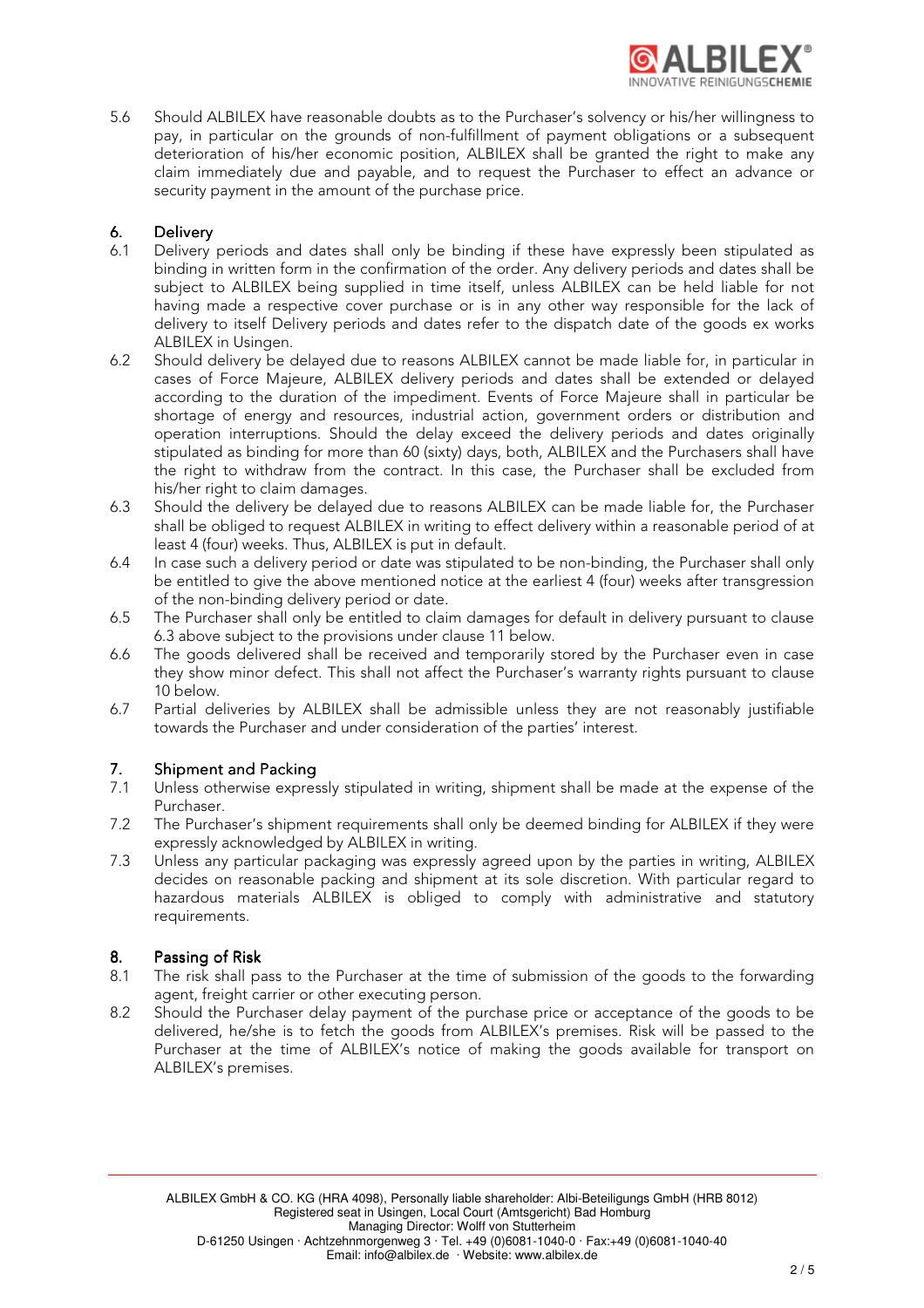

## 9. Extended Retention of Title, Securities

- 9.1 ALBILEX retains the title to all goods ordered by the Purchaser (hereinafter "Conditional Commodity") until the purchase price has been settled in full (Retention of Title).
- 9.2 The Purchaser herewith assigns any claims (including any ancillary rights and securities) which arise, regardless the legal reason, in the context of the sale or disposal of the Conditional Commodity to ALBILEX in advance. Should the Conditional Commodity be sold combined with other goods for a total price, the cession shall be limited to the invoice value of the Conditional Commodity including VAT. Insurance claims as well as claims for damages the Purchasers acquires due to loss or damage of the Conditional Commodity are likewise assigned to ALBILEX herewith.
- 9.3 ALBILEX hereby accepts cessions pursuant to clause 9.2 above.
- 9.4 The Purchaser is obliged to insure Conditional Commodity sufficiently at his/her own expense against the risk of fire, water, and theft. The Purchaser shall be obliged to prove his/her insurance coverage on ALBILEX's request.
- 9.5 The Purchaser shall be entitled to sell the Conditional Commodity within the ordinary course of business and to collect the claim assigned to ALBILEX. The Purchaser shall be obliged to keep the Conditional Commodity clear of third party rights, in particular it is not to be used as pledge or assigned by way of security. Should the Purchaser sell the Conditional Commodity, he/she shall be obliged to retain ownership for himself/herself until the purchase price for the Conditional Commodity is fully paid.
- 9.6 The Purchaser shall be obliged to immediately give ALBILEX written notice if the Conditional Commodity suffers any damage or is affected by third party measures (e.g. by way of a pledge or enforcement measures). In case of a pledge, the Purchaser shall immediately inform the pledging creditor of MEKATEM's ownership and forward ALBILEX a copy of the sheriff's return (Pfändungsprotokol) as well as any other documents required for action in opposition to the execution of the pledge order by ALBILEX (*Drittwiderspruchsklage*). The Purchaser shall bear all costs in connection with such action.
- 9.7 On ALBILEX's request, the Purchaser will give any information requested in regard to ALBILEX's securities and issue ALBILEX an assignment deed on the claims assigned, as customary in banking.
- 9.8 The Purchaser's right in the ordinary course of business to sell the Conditional Commodity or to call in claims assigned as securities shall not apply, if the Purchaser gets in arrears or no longer duly fulfills his/her obligations arising from the business relationship in spite of ALBILEX's reminder. Furthermore, ALBILEX shall be entitled to revoke this right at any time, if serious doubts in regard to the Purchaser's creditworthiness exist or grow stronger.
- 9.9 After the revocation or elimination of the Purchaser's right ALBILEX shall be entitled to exploit the Conditional Commodity at its reasonable discretion and in its own or the Purchaser's name. ALBILEX may exercise the exploitation itself. Furthermore, in this case ALBILEX shall be entitled to collect assigned claims itself.
- 9.10 The returns from the exploitation and the collection of securities less charges and any VAT liabilities will be set against the Purchaser's liabilities at ALBILEX's choice. Any surplus will remain with the Purchaser.

# 10. Purchaser's Warranty Rights<br>10.1 ALBILEX warrants the Purchas

- ALBILEX warrants the Purchaser that the goods delivered are in accordance with the conditions agreed upon pursuant to clause °3 above at the time of passing of risk.
- 10.2 Should any defect to the delivered goods occur, ALBILEX shall be entitled to either remedy the defect or to provide a substitute. In order to do so, the Purchaser shall be obliged to grant ALBILEX a reasonable period of at least 4 (four) weeks in his/her notification of defect after its receipt. In case such a remedy or substitute delivery is unsuccessful, ALBILEX shall be entitled to make one further attempt to remedy the defect or provide a substitute delivery within 2 (two) weeks after receipt of the Purchaser's written notice of the failure of the first remedy or substitute delivery. Should this second attempt also fail, the Purchaser shall be entitled to claim for a reduction of the purchase price (Minderung) or to rescind the contract (Rücktritt) in case of a substantial defect.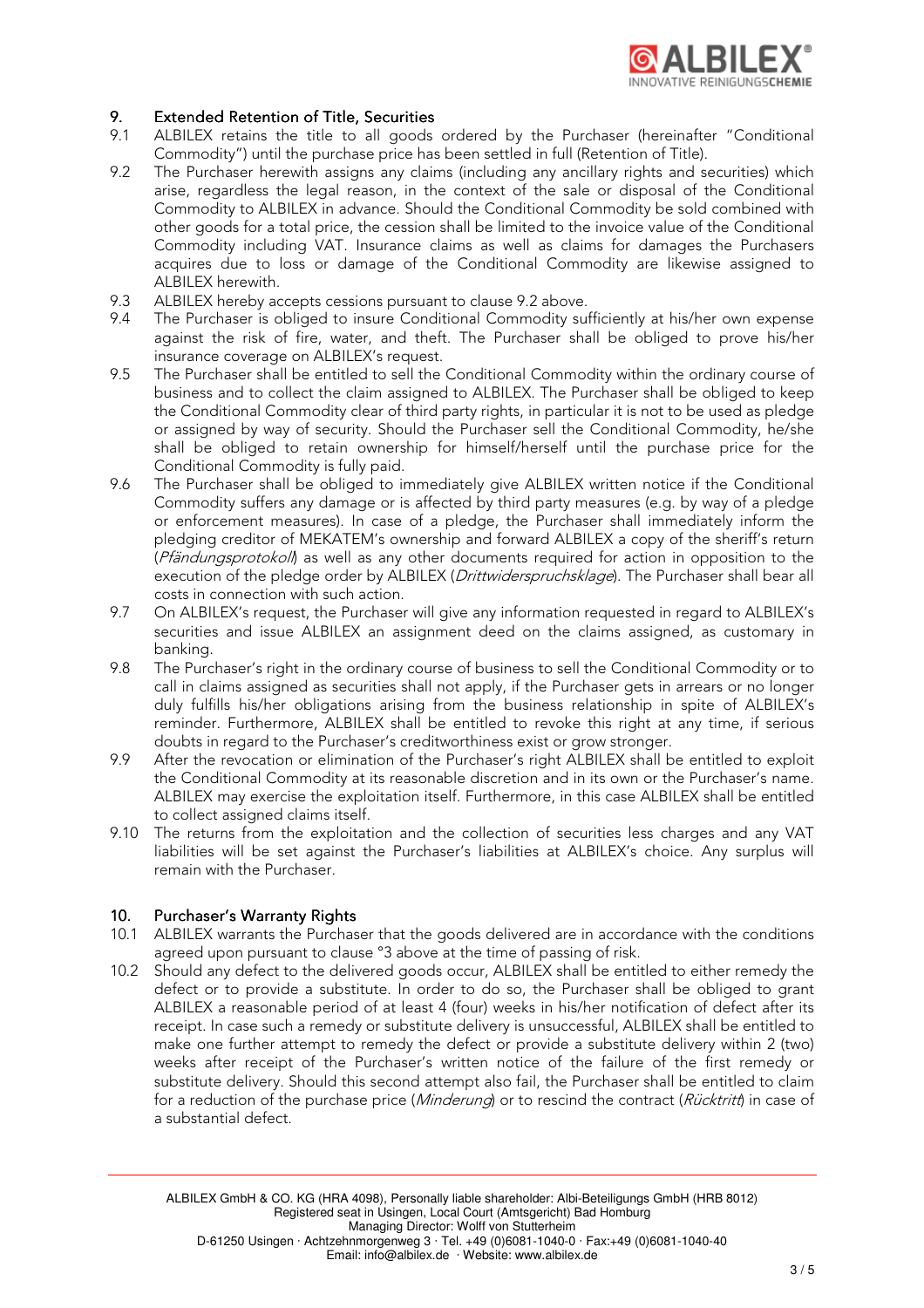

- 10.3 The Purchaser's warranty rights may only be exercised, if he/she examines the delivered goods immediately after delivery and, should any obvious defect have occurred, gives ALBILEX written notice of this defect immediately by comment in the delivery slip, or, at the latest, within 7 (seven) days of the passing of risk. In case the defect was not obvious and could not be detected when duly examining the goods at the time of delivery, the Purchaser may only exercise his/her warranty rights if he/she gives ALBILEX written notice of this defect within 7 (seven) days after detection. Should the Purchaser fail to examine the goods delivered or fail to give notice of the defect within the above mentioned period, any warranty right of the Purchaser shall be excluded.
- 10.4 Should the Purchaser rescind the contract the consumption of the delivered goods d or the non-utilization of the goods' fruits are to be taken into account respectively.
- 10.5 ALBILEX shall not be held liable for any defect caused to the delivered goods or other goods due to inadequate or improper use, incorrect and careless handling, non-compliance with the safety data sheet provided by ALBILEX, inadequate operating media or changes made by the Purchaser or a third party without prior permission by ALBILEX.
- 10.6 The warranty period shall be 1 (one) year from the passing of risk.

## 11. ALBILEX's liability

- 11.1 ALBILEX shall be held fully liable for any damages caused by intent or gross negligence.
- 11.2 In case of injury to an essential contractual obligation due to regular or slight negligence by a legal representative or vicarious agent (*Erfüllungsgehilfe*), ALBILEX's liability is limited to the damage which is typically foreseeable in such a case. Any further liability due to regular or slight negligence is excluded.
- 11.3 Deviating from clause 11.2 above ALBILEX shall be held fully liable for all damages to life, health or the bodily integrity caused by intent or the negligent breach of a duty or intent or the negligent breach of a duty by a legal representative or vicarious agent (Erfüllungsgehilfe) of ALBILEX.
- 11.4 As far as the clauses above limit ALBILEX's liability this limitation also applies to the liability of ALBILEX's bodies, personnel, freelancers, employees, legal representatives and vicarious agents (Erfüllungsgehilfe).
- 11.5 ALBILEX does not take any responsibility for any damage the objects to be cleaned and/or disinfected or Purchaser's personnel or vicarious agent (*Erfüllungsgehilfe*) suffered due to inadequate or improper use, incorrect and careless handling, non-compliance with the safety data sheet provided by ALBILEX as well as inadequate operating media.
- 11.6 All compensation claims, with exception to those under clauses 11.1 and 11.3 above, shall become time-barred after the period of 2 (two) years, as far as they have not already expired under the provision of clause 10.6 above. The limitation period shall begin with the completion of the year in which the claim arose. The statutory limitation period shall apply for claims under clauses 11.1 and 11.3 above.
- 11.7 The statutory liability under the provisions of the Produkthaftungsgesetz remains unchanged.

## 12. Retention, Set-off, Assignment

- 12.1 The Purchaser is only entitled to set off against ALBILEX any unchallenged claim or any claim recognized by declaratory judgement. This shall also apply if the Purchaser asserts his/her right to refuse performance, or his/her right of retention.
- 12.2 The Purchaser shall only be entitled to assign this contract, or any particular claims arising from it, to a third party with the express written agreement of ALBILEX.

## 13. Invalidity of Certain Provisions

The invalidity of any provision of these Terms and Conditions or their impracticability shall not affect the validity of the remaining provisions.